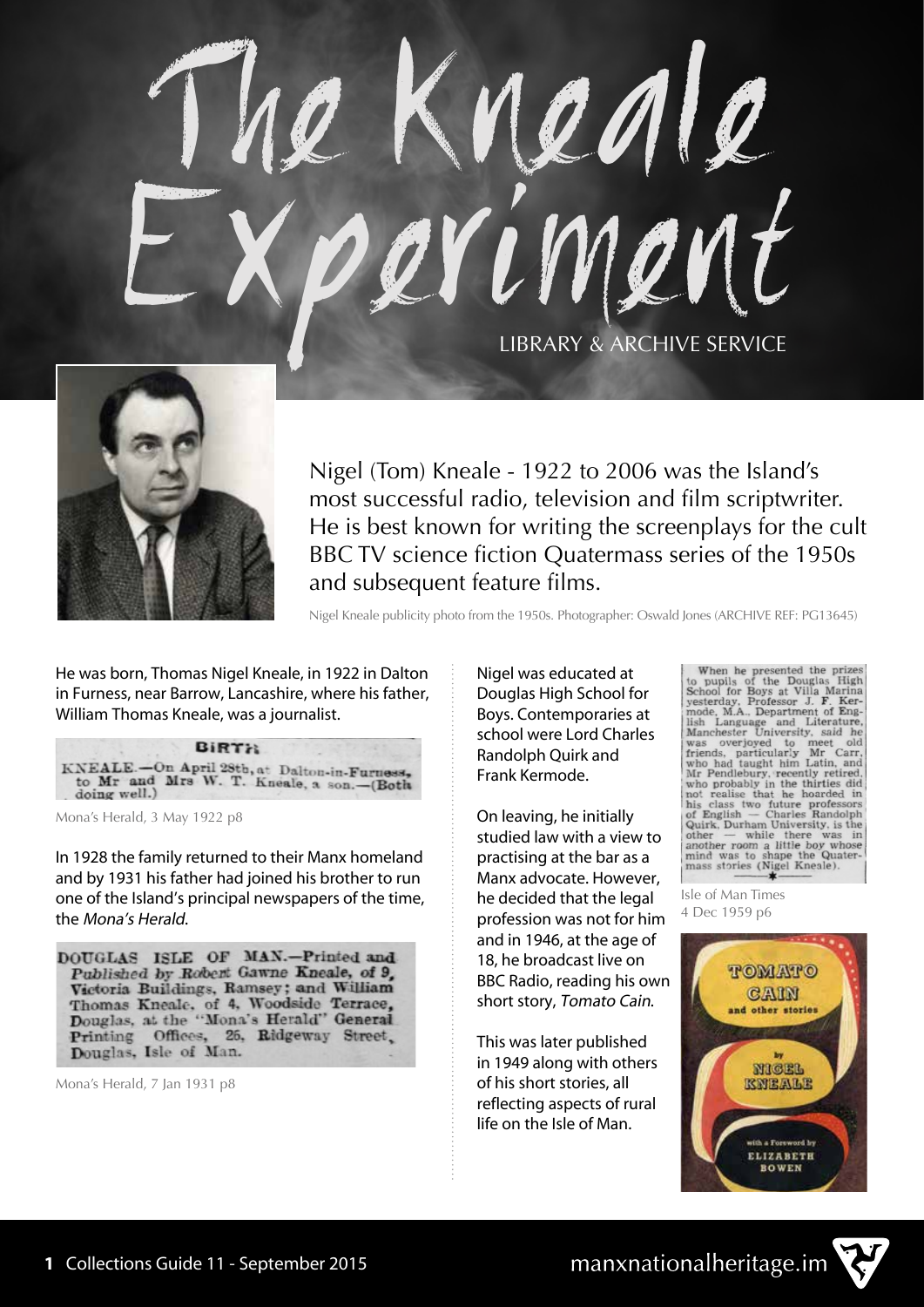With the support of the Isle of Man Arts Council, and commemorating the Island of Culture celebrations in 2014, a bilingual Manx Gaelic / English version of Tomato Cain has been recently published

Not long after his 1946 radio broadcast, Kneale left the Isle of Man for London to study acting at the Royal Academy of Dramatic Art (RADA). While there he continued writing and in 1950 his book of short stories won the Somerset Maugham Award - a feat repeated many years later, in 1988, by his son, Matthew. In that same year of 1950 his first professional radio script was broadcast; a drama called The Long Stairs based on the Snaefell mining disaster of 1897.



"THE LONG **STAIRS" Dramatic Account of Snaefell Disaster** Nigel Kneale as Writer & Actor

WITCH CATECCA<br>
Magnificently written by Nigel<br>
Reale, of Woodside Terrace,<br>
Douglas, and excellently produced<br>
by Joe Burroughs, one of the best<br>
known of the B.B.C.'s feature pro-<br>
duranaited account of the Snaefell<br>
mine in the North Home Service cast in u

Isle of Man Examiner 16 June 1950 p4

#### Kneale's success spurred

him to side-line his acting ambitions and his love of film as a medium led him to concentrate on writing for the developing television industry. In 1951 he was recruited at £250 pa as one of the first BBC TV scriptwriters. His first credited production was providing additional dialogue for Rudolph Cartier's adaptation of Arrow to the Heart, broadcast in 1952, leading to a long collaboration between the two.

This collaboration took hold with the success of the science fiction series, The Quatermass Experiment, first broadcast live during the school holidays of summer 1953. Only the first two episodes were recorded and preserved by the BBC.

Next to be tackled by Kneale and Cartier was an adaptation of Wuthering Heights, followed in 1954 by the first screenplay of the science fiction classic, George Orwell's 1984, featuring in the British Film Institute's millennium year listing of the 100 greatest British television programmes of the 20th century.

In the autumn of 1955, the Quatermass II series was launched and at the same time Hammer Films released a feature film based on the original Quatermass Experiment, with Jack Warner of Dixon of Dock Green fame playing a Police Inspector.

Kneale's star was now firmly in the ascendant, although his full-time contract with the BBC was to end the following year. He went on to write his first feature film screenplay for the follow-on Hammer Films production of Quatermass II and in 1957 was again commissioned by the BBC (on a freelance basis) to write a third Quatermass series, Quatermass and the Pit, with audience figures reaching 11 million.

His parents attended the live broadcast of the final part and the series was generally regarded as a triumph. Quatermass and the Pit was also later listed in the BFI's 100 greatest television programmes of the 20th century.

## Manxman's **TV Serial to** be Filmed

FILM and television audiences A throughout Britain will soon<br>be seeing two more products<br>from the mind of Nigel Kneale,<br>the brilliant Manx author and scriptwriter.

For his TV serial of a year<br>ago, "The Quatermass Ex-<br>periment," has been adapted<br>as a film starring Brian<br>Donlevy and Jack Warner.

And in a week's time George Orwell's masterly novel "1984"<br>will be seen on TV screens. It<br>has been re-written and drama-It tised by Mr. Kneale. This terrible



MR. NIGEL KNEALE tale of totalitarianism carried to an extreme and unbearable<br>degree will feature Peter Cushing, Yvonne Mitchell and Andre Morell

This news was given in an This news was given in an<br>exclusive "Examiner" inter-<br>view with Nigel Kneale in his<br>office at the B.B.C.'s White<br>City television department.<br>He holds the post of script-<br>writer in the TV Drama<br>section. Nigel said that "The Quater-<br>mass Experiment" (hailed by<br>critics as undoubtedly the best<br>serial ever seen on TV) was<br>being filmed by Hammer Produc-<br>tions Ltd., a British firm with<br>American connections. The film,<br>now almost

now almost completed, runs for<br>now almost completed, runs for<br>90 minutes and the script has<br>been re-written from Nigel<br>Kneale's original by the Ameri-<br>can Richard Landau.<br>The part of Quatermass is<br>taken by Brian Donleyy, a newcome to mins in richard<br>Wordsworth. Wordsworth has<br>been seen on TV recently, nota-<br>biy in "Trollus and Cressida" as<br>the deformed Greek. Thora Hird<br>is also included in the cast.

is also included in the cast.<br>The film's climax, slightly al-<br>treed from the original, takes<br>place in Westminster Abbey. Di-<br>rector is the well-known Vall<br>Guest, and the producer is<br>Anthony Hinds. It is expected to<br>be rea

They seem to be very phease<br>with the film, and I think they<br>have doe a really good job with<br>the film, and I think they<br>how aged 32, he finds he is<br>"Now aged 32, he finds he is<br>too busy to write any more short<br>stories to fo

Isle of Man Examiner 3 Dec 1954 p6

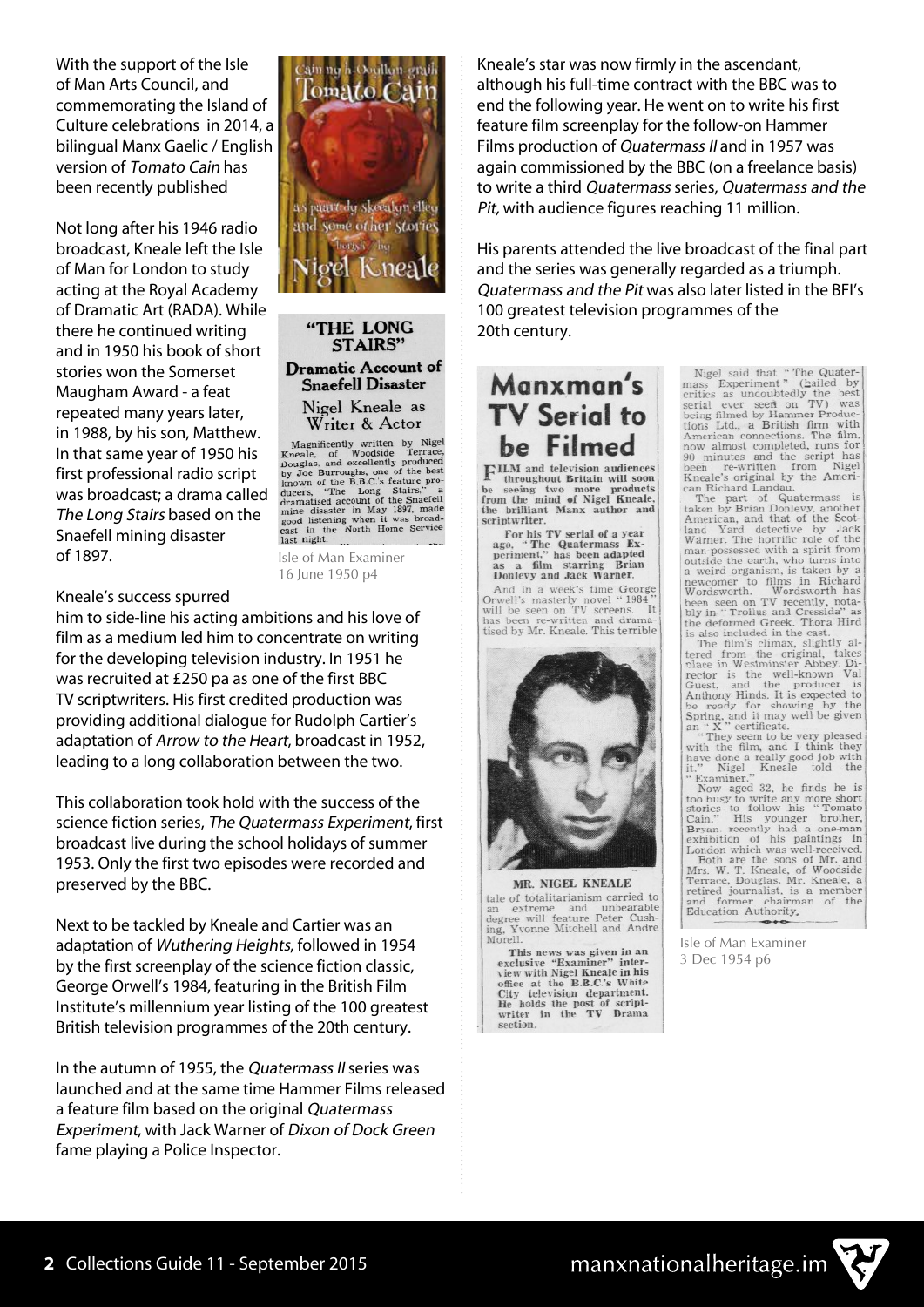

Nigel's brother Bryan provided the book cover illustrations for Quatermass II and Quatermass and the Pit

Kneale was declared "Manxman of the Year" in 1957 and at his old school's prize-giving he was praised as a role model. On the Isle of Man, Kneale and Quatermass mania meant references to them were made at every opportunity.



MORE LIKE A SCENE from one of Nigel Kneale's Quatermass<br>to day with the lake bed dry at the norther Injebrock Reservoir

'More like a scene from one of Nigel Kneale's Quatermass productions, Injebreck Reservoir as it appears to-day with the lake bed dry at the northern end'

Isle of Man Examiner, 3 Sep 1959 p1

Prior to the last Quatermass series, Kneale wrote a non-science fiction drama for the BBC, Mrs Wickens in the Fall, broadcast earlier in 1957. Also the film script for the Abominable Snowman starring Peter Cushing based on another TV drama on the same theme, The Creature.

Kneale's wife, Judith Kerr, was also employed by the BBC as a script-writer at this time, working on an adaptation of John Buchan's Huntingtower.

Kneale went on to work with playwright, John Osborn and director, Tony Richardson on film productions of Look Back in Anger (1958) and The Entertainer (1960), both highly commended at the time and since.

An "X" certificate is awarded<br>to "Look Back in Anger" at the<br>Picture House, Monday to Wed-<br>nesday, starring Richard Burton<br>Claire Bloom and Mary Ure.<br>This adaptation — which inci-<br>dentally was done by Manxman<br>of John Osbo

Mr. Nigel Kneale, the well-<br>known Manx playwright, has<br>written the film version of John Osborne's "The Entertainer,"<br>starring Sir Lawrence Olivier,<br>which cost £350,000 and will<br>shortly be shown in the West shortly be shown in the West<br>End and throughout the world.<br>Previously, his adaptation of the<br>author's "Look Back in Anger,"<br>produced by the same British<br>film company, proved an out-<br>standing success. Mr. Kneale is,<br>of cour

In other roles, Kneale was a speaker at his old school's prize-giving in April 1960 and was one of the judges (along with Dame Flora Robson and others) of the BBC's North Region play competition in July of that year.